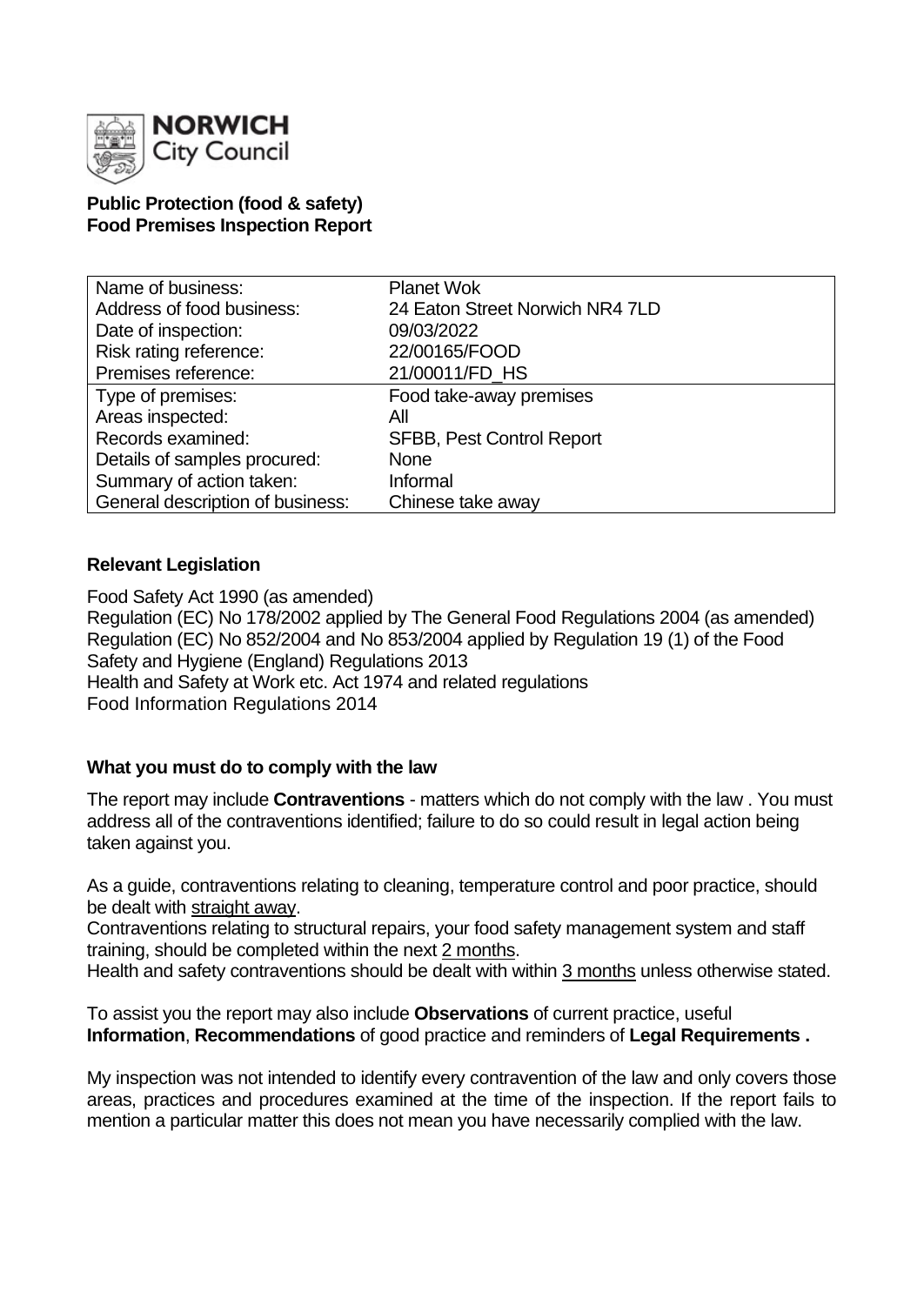# **FOOD SAFETY**

## **How we calculate your Food Hygiene Rating:**

The food safety section has been divided into the three areas which you are scored against for the hygiene rating: 1. food hygiene and safety procedures, 2. structural requirements and 3. confidence in management/control procedures. Each section begins with a summary of what was observed and the score you have been given. Details of how these scores combine to produce your overall food hygiene rating are shown in the table.

| <b>Compliance Area</b>                     |          |    |           | <b>You Score</b> |               |    |           |    |          |  |
|--------------------------------------------|----------|----|-----------|------------------|---------------|----|-----------|----|----------|--|
| <b>Food Hygiene and Safety</b>             |          |    |           | 0                | 5.            | 10 | 15        | 20 | 25       |  |
| <b>Structure and Cleaning</b>              |          |    |           | 0                | 5.            | 10 | 15        | 20 | 25       |  |
| Confidence in management & control systems |          |    |           | 0                | 5.            | 10 | 15        | 20 | 30       |  |
|                                            |          |    |           |                  |               |    |           |    |          |  |
| <b>Your Total score</b>                    | $0 - 15$ | 20 | $25 - 30$ |                  | $35 - 40$     |    | $45 - 50$ |    | > 50     |  |
| Your Worst score                           | 5        | 10 | 10        |                  | 15            |    | 20        |    |          |  |
|                                            |          |    |           |                  |               |    |           |    |          |  |
| <b>Your Rating is</b>                      | 5        | 4  |           | 3                | $\mathcal{P}$ |    |           |    | $\Omega$ |  |

Your Food Hygiene Rating is 1 - major improvement is necessary



# **1. Food Hygiene and Safety**

Food hygiene standards are less than satisfactory and you are failing to comply with the law in many respects. Contraventions require your immediate attention as some are critical to food safety. We may revisit your business and if standards have not improved take formal enforcement action. **(Score 15)**

### Contamination risks

**Contravention** The following exposed food to the general risk of cross-contamination with bacteria or allergens or its physical contamination with dirt, foreign objects or chemicals:

- no date labelling is applied to products to enable stock rotation, particularly those products that are frozen
- a pan of raw meat was stood directly next to clean utensils. I am concerned that there is not a designated area for handling raw meat
- cooked duck was stored in a container that had previously contained raw mushrooms. Reusing products that have contained 'dirty' food could lead to contamination of a product that has been cooked. The reheat process may not be sufficient to destroy bacteria
- fabric tea towels are used to cover food, and the same design used as wiping cloths.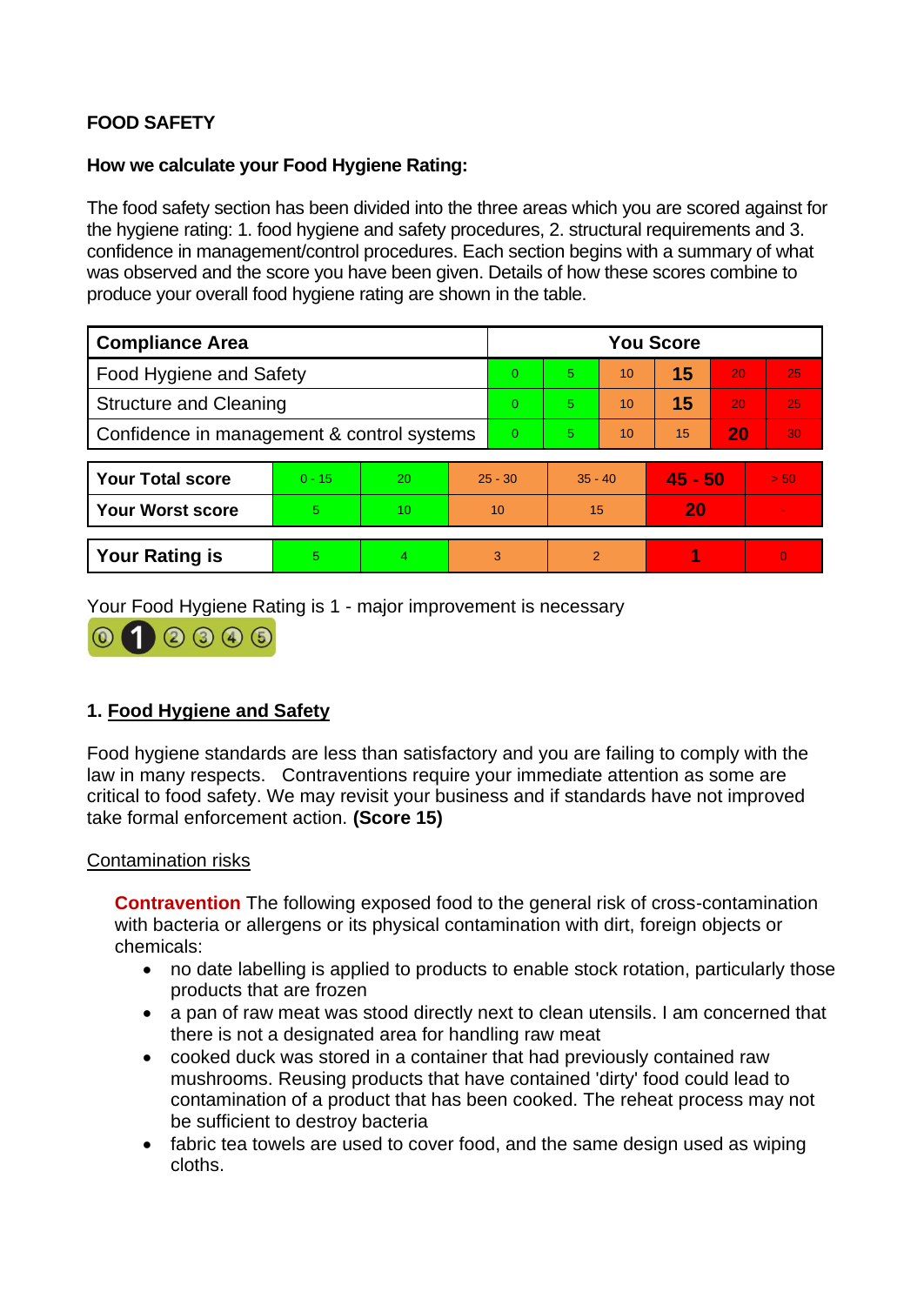**Guidance** The FSA (visit www.food.gov.uk for more information) has issued guidance on controlling E.coli 0157 through:

- the complete separation of raw and ready-to-eat food
- the correct use of wash-hand basins and thorough handwashing
- having dedicated equipment (including complex equipment) for raw and ready-to-eat foods
- thorough 2-stage cleaning and the correct use of sanitisers
- and by controlling the risks posed by soily vegetables.

**Recommendation** Provide separate equipment and utensils designated for use with either raw or ready-to-eat foods, which can be easily identified (e.g. colour coded) and stored and washed separately.

### Hand-washing

**Contravention** The following indicated that hand-washing was not suitably managed:

• there was no cold water to the wash hand basin. Hands could be washed still. However a cold water supply must be provided, or a mixer tap which delivers water at a variable temperature.

**Recommendation** After washing hands food handlers should turn the taps off using paper towel to prevent them from re contaminating their hands

**Recommendation** The towel dispenser be located near the wash basin.

#### Personal Hygiene

**Observation** I was pleased to see that standards of personal hygiene were high.

### Temperature Control

**Contravention** The following evidence indicated there was a risk of bacteria growing on food:

- you were aware of the correct hot holding temperature, but were not monitoring hot hold items such as rice. (Hot foods being kept warm should be above 63 degrees Celsius, or used within 2 hours)
- high risk foods for service may be at ambient temperature for short periods only. When busy these items may be used quickly, but when less busy you should aim to keep high risk items in the fridge. As a general rule no high risk item should stay at room temperature for more than a single period of up to 4 hours. I was concerned that high risk items may be allowed at room temperature for more than one 4 hour period
- you have not calibrated the probe thermometer to check it is giving accurate readings
- you have a probe thermometer but admitted it is never used to check cook or reheat temperatures. You were not aware of the correct cook/reheat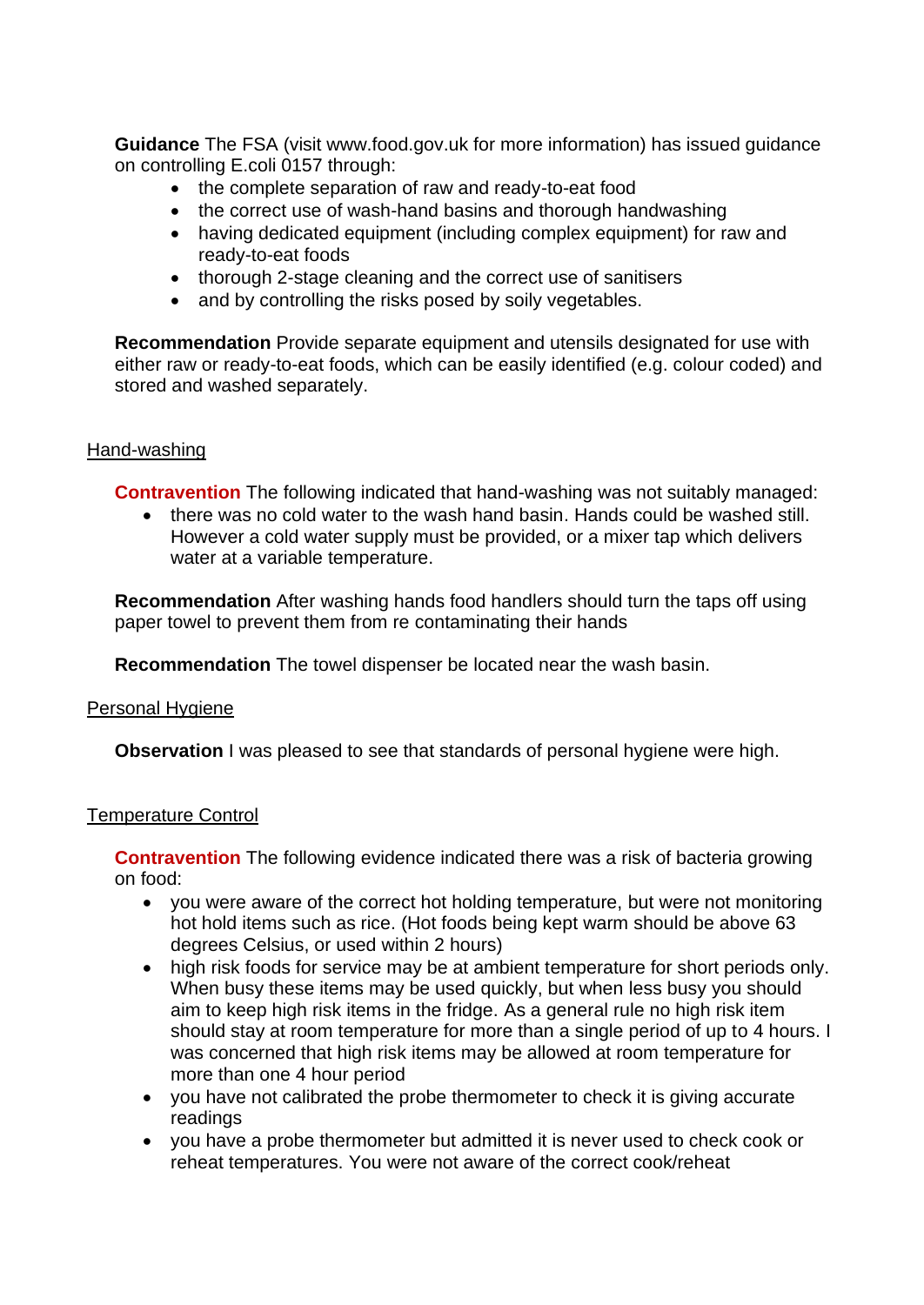temperature. This should be done as a back up to standard cooking procedures and to support a due diligence defence.

• you only use the digital readout to monitor fridge and freezer temperatures. This method of monitoring is not accurate.

**Guidance** It is essential to know that your probe thermometer is working properly. If the reading is outside these ranges you should replace your probe or return it to the manufacturer to be calibrated. A simple way to check a digital probe is to put it in iced water and boiling water:

- The readings in iced water should be between -1°C and 1°C.
- The readings in boiling water should be between 99°C and 101°C.

**Recommendation** Infrared thermometers can be used as a simple and speedy way of checking the surface temperatures of hot and cold food. When using them you need to remember that they measure the surface temperature of the food or wrapping rather than the core temperature.

**Legal Requirement** The cold chain is not to be interrupted. However, limited periods outside temperature control are allowed for handling during preparation; transport; storage; display and service of food provided that it does not result in a risk to health.

**Legal Requirement** If you rely on selling hot food (displayed under 63 °C) within two hours you must be able to demonstrate your system for ensuring food is either sold, placed under refrigeration, or discarded, before the two hours have elapsed.

**Legal Requirement** If you rely on selling COLD food (displayed over 8°C) within four hours you must be able to demonstrate your system for ensuring food is either sold, placed under refrigeration, or discarded, before the four hours have elapsed.

**Legal Requirement** Food which has been cooked or reheated and is intended to be kept hot until it is sold, must either be held at or above 63°C or it can be kept for service or on display for sale for a single period of less than 2 hours; at the end of the 2 hour period the food should be cooled as quickly as possible and kept at or below 8°C or discarded.

**Guidance** You cannot rely on taking chilled food temperatures by reading the temperature display. You need an independent method that is clearly related to the actual food temperature.

**Recommendation** In addition to the visual checks you undertake, use a probe thermometer to check the core temperature of cooked and reheated foods. The temperature should reach 75°C for 30 seconds or an equivalent time/temperature combination (e.g. 80°C for 10 seconds).

**Recommendation** Get some fridge thermometers.

# Unfit food

**Information** High risk items bear a use by date. You must not sell, use or intend to sell such items and should ensure you have checks in place to remove these from use.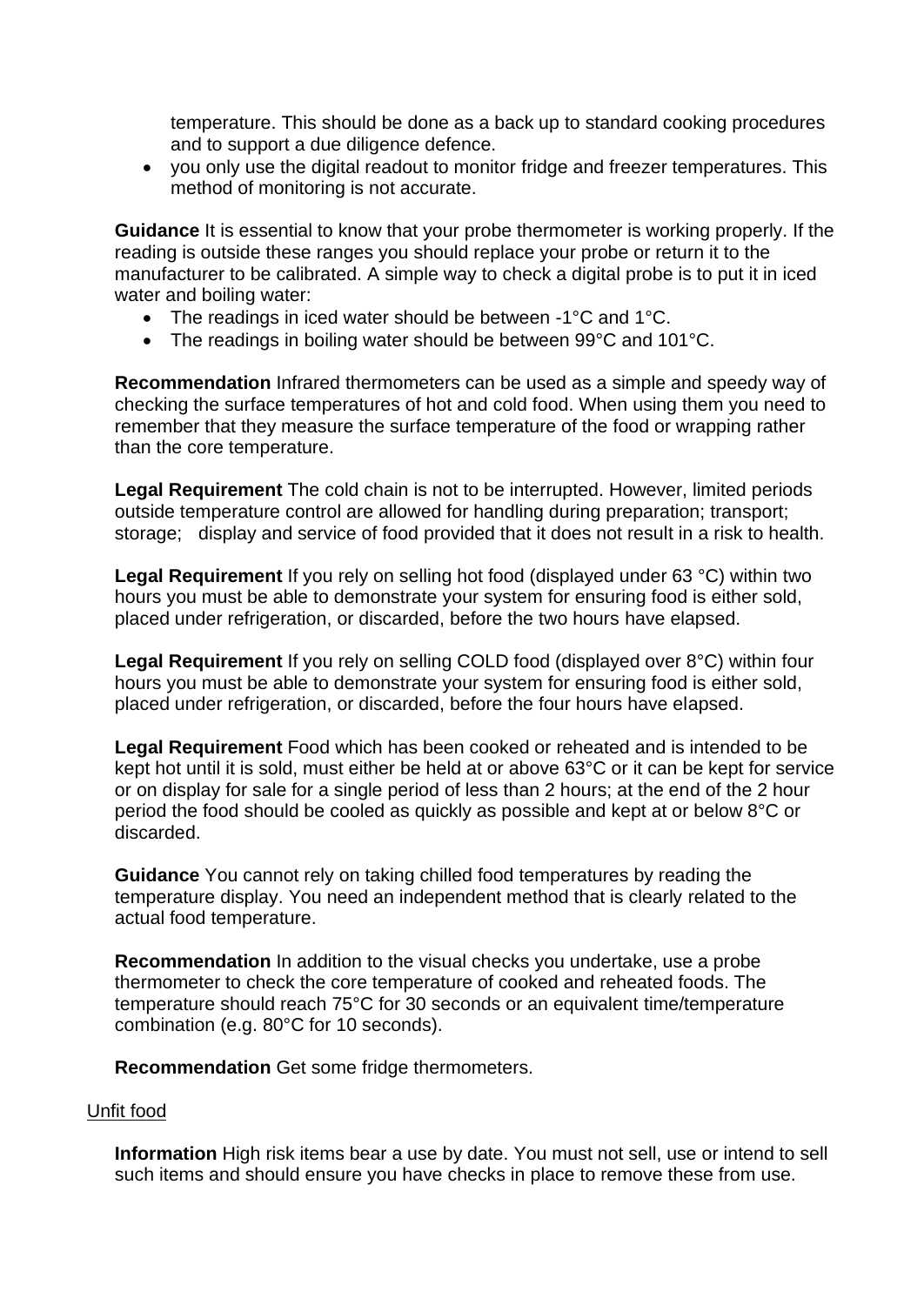**Recommendation** You should have a system to identify when open or prepared foods need to be used by or discarded, to ensure the food is fit for consumption. I recommend you apply labels which give a date that is 2 days after the day of production e.g. if food is opened on Monday it should be used by the end of Wednesday (an exception is rice which should not be kept longer than 24 hours)

### Poor Practices

**Contravention** The following matters represented poor practice and if allowed to continue may cause food to become contaminated or lead to its deterioration:

- the chest freezer requires defrosting
- tomatoes passed best before date of 8th March were in the fridge. You stated these were for personal use but were stored with business food. Personal food should be stored separately.

**Guidance** It is permitted to sell food after its best before date, but it becomes an offence if not of the nature, substance or quality demanded by the consumer at the time of sale. You must check the food and make sure your customers are aware that it has passed its best before date using an appropriate sign or label.

# **2. Structure and Cleaning**

The structure facilities and standard of cleaning and maintenance are less than satisfactory and you are failing to comply with the law in many respects. Contraventions require your immediate attention as some are critical to food safety. We may revisit your business and if standards have not improved take formal enforcement action. **(Score 15)**

### Cleaning of Structure

**Contravention** The following items were dirty and require more frequent and thorough cleaning:

- external store floor, walls and doors. High level cobwebs to ceiling.
- high level cobwebs in rear store
- door to rear preparation room
- light switch, sockets in rear preparation and Kitchen
- rear preparation room and kitchen floor in less accessible areas

**Recommendation** Improve your housekeeping.

**Recommendation** Remove redundant items and equipment from food rooms.

### Cleaning of Equipment and Food Contact Surfaces

**Contravention** The following items are dirty and must be cleaned:

• hand contact surfaces such as fridge doors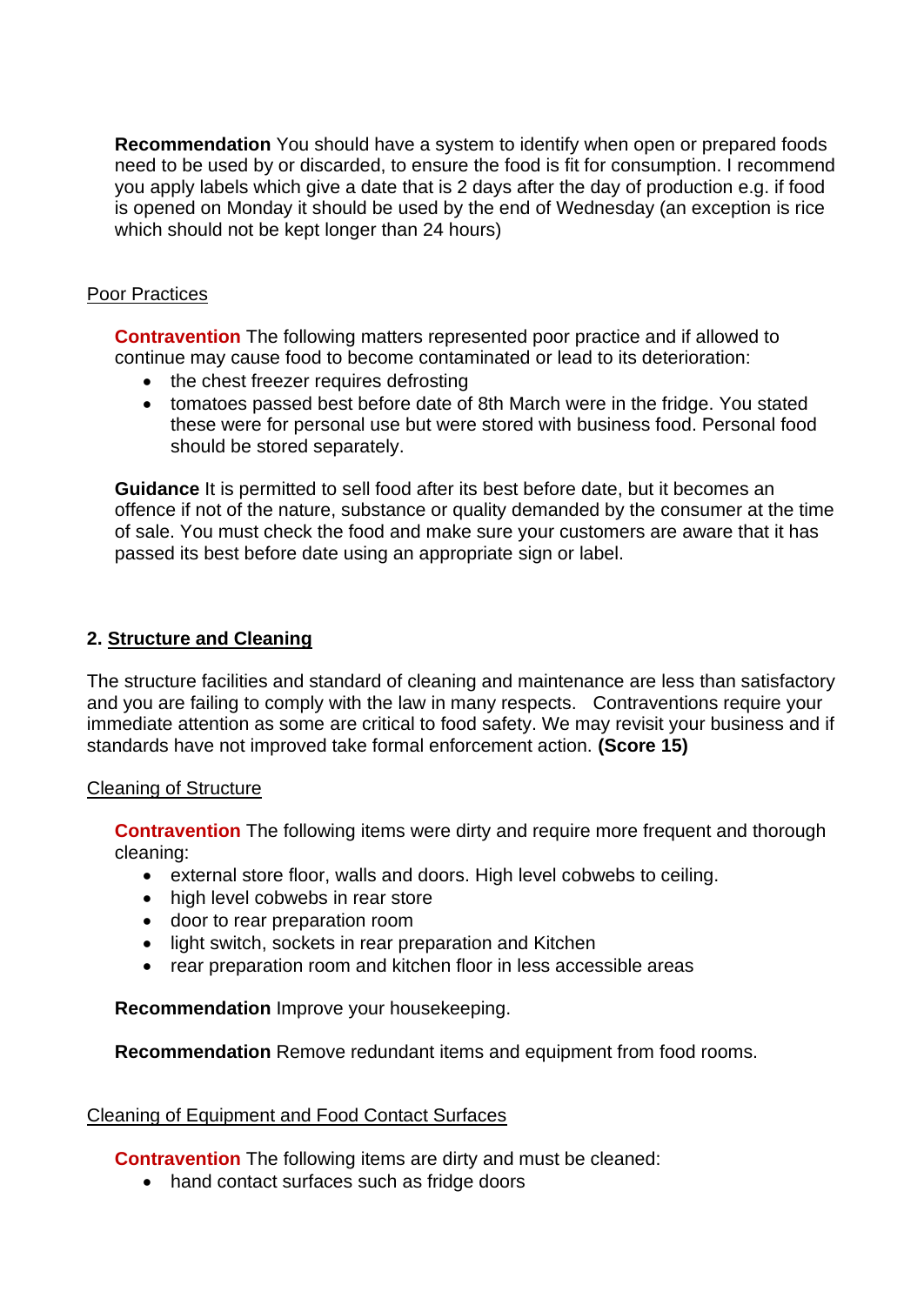- saucepans not kept clean-ingrained with dirt that could be scraped off
- dirty wooden stirring pole in raw meat
- inside fridge door

#### Cleaning Chemicals / Materials / Equipment and Methods

**Contravention** The following evidence demonstrated your cleaning materials, equipment and methods were not sufficient to control the spread of harmful bacteria between surfaces:

- touch points were dirty (light switches, door handles etc)
- the sanitisers are not to BS EU 1276:1997 13697:2001 Standards
- cardboard cannot be cleaned adequately. Do not use it to line shelves.
- there was a mixture of cleaning chemicals from different manufacturers, all needing different methods of use and contact times. You were not clear about how these should be used to be effective.

**Information** A detergent is a chemical used to remove grease, dirt and food and is used in the first cleaning step.

**Information** CORRECT DILUTION: many chemicals are supplied in concentrated form and must be diluted before use. You must follow the manufacturers instruction so that you dilute the chemicals correctly with water

**Information** Disinfectant: is a chemical that kills bacteria

**Information** Different sanitisers require different CONTACT TIMES to be effective. Ensure that you know what the contact time is and that all your staff are trained to use the sanitiser effectively

**Information** You must ensure that the sanitisers you use are effective against bacteria. Ensure hat they meet the following standards BS EN 1276:1997 and 13697:2001.

**Guidance** Even when using a surface sanitiser you should be following the 'two-stage' cleaning method. Apply the sanitiser once to remove visible dirt and food debris and then a second time to ensure effective disinfection. Make sure you follow the correct contact time for the product.

**Recommendation** Store items such as mops, buckets and rooms in an area, room or cupboard separate from a food areas.

#### Maintenance

**Contravention** The following had not been suitably maintained and must be repaired or replaced:

- ceiling in shed- sagging plasterboard panel, which was unplastered and had gaps around it
- blown plaster and peeling paint paint to walls in rear preparation area; particularly near rear door.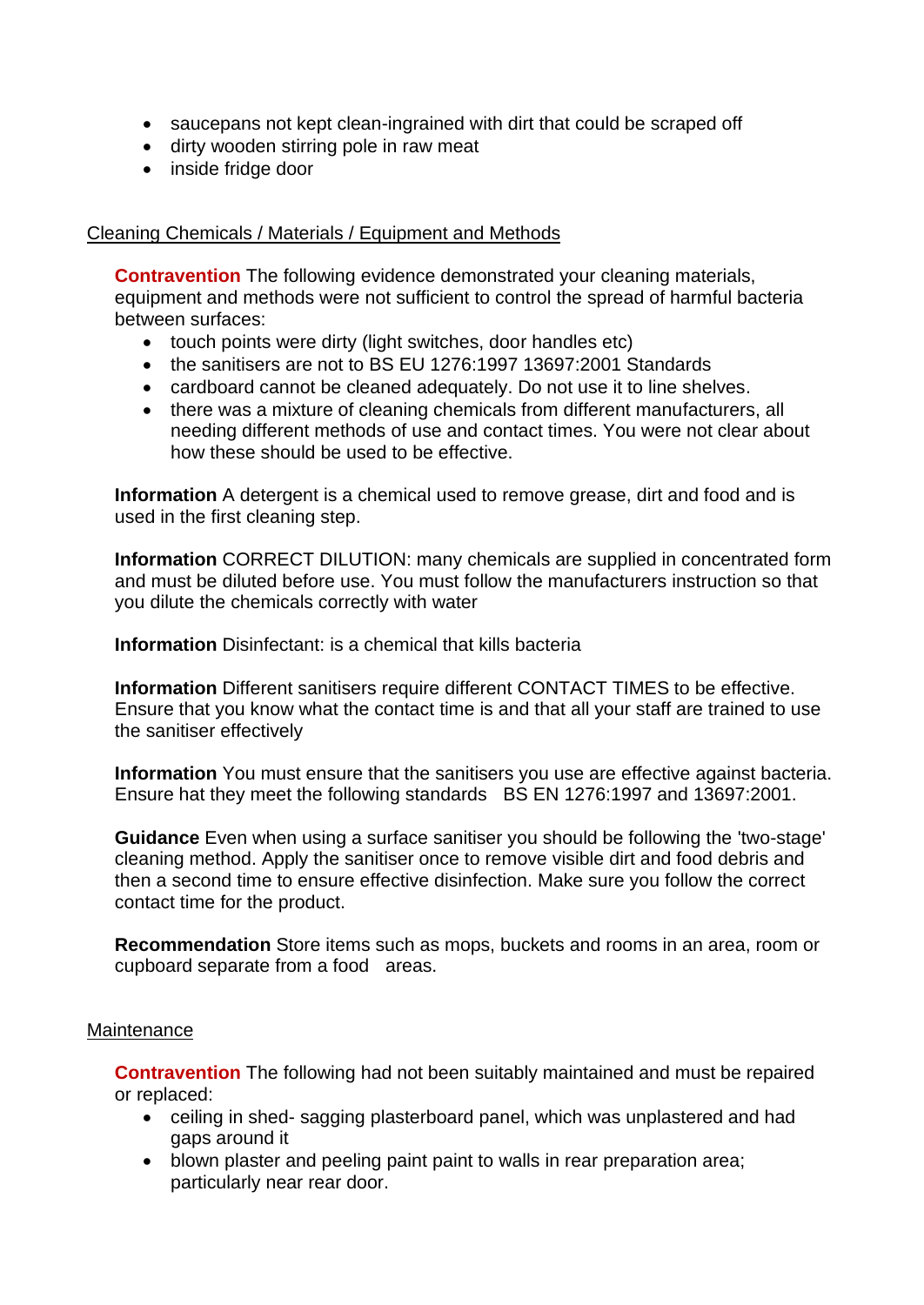# **3. Confidence in Management**

There is major non-compliance with legal requirements. The contraventions require your urgent attention. A revisit is planned and formal enforcement action is likely. **(Score 20)**

## Type of Food Safety Management System Required

**Contravention** single SFBB Catering pack was seen. It is not adequate to have one pack, used by both businesses at this location. As the two businesses are under separate ownership each business needs its own Food Safety Management System, ie, a pack each.

**Contravention** The pack seen was not used adequately. The diary pages had lapsed for several months.

**Information** You can download a Safer Food Better Business pack and refill diary pages from the FSA website: www.food.gov.uk/business-industry/caterers/sfbb

### Food Hazard Identification and Control

**Contravention** The control methods you have put in place at the following critical control points are not sufficient:

- bacteria surviving in cooked and hot held food.
- cross contamination
- bacteria growing on food

### Proving Your Arrangements are Working Well

**Contravention** You are not working to the following safe methods in your SFBB pack or applying appropriate management controls:

- cross contamination/ physical or chemical contamination
- cloths / cross contamination
- food allergies
- daily diary
- 4-weekly checks

### Food Hazard Identification and Control

**Contravention** The following pre-requisites have not been met and this means that your food safety management system will be ineffective:

- cleaning and sanitation are poor
- maintenance is poor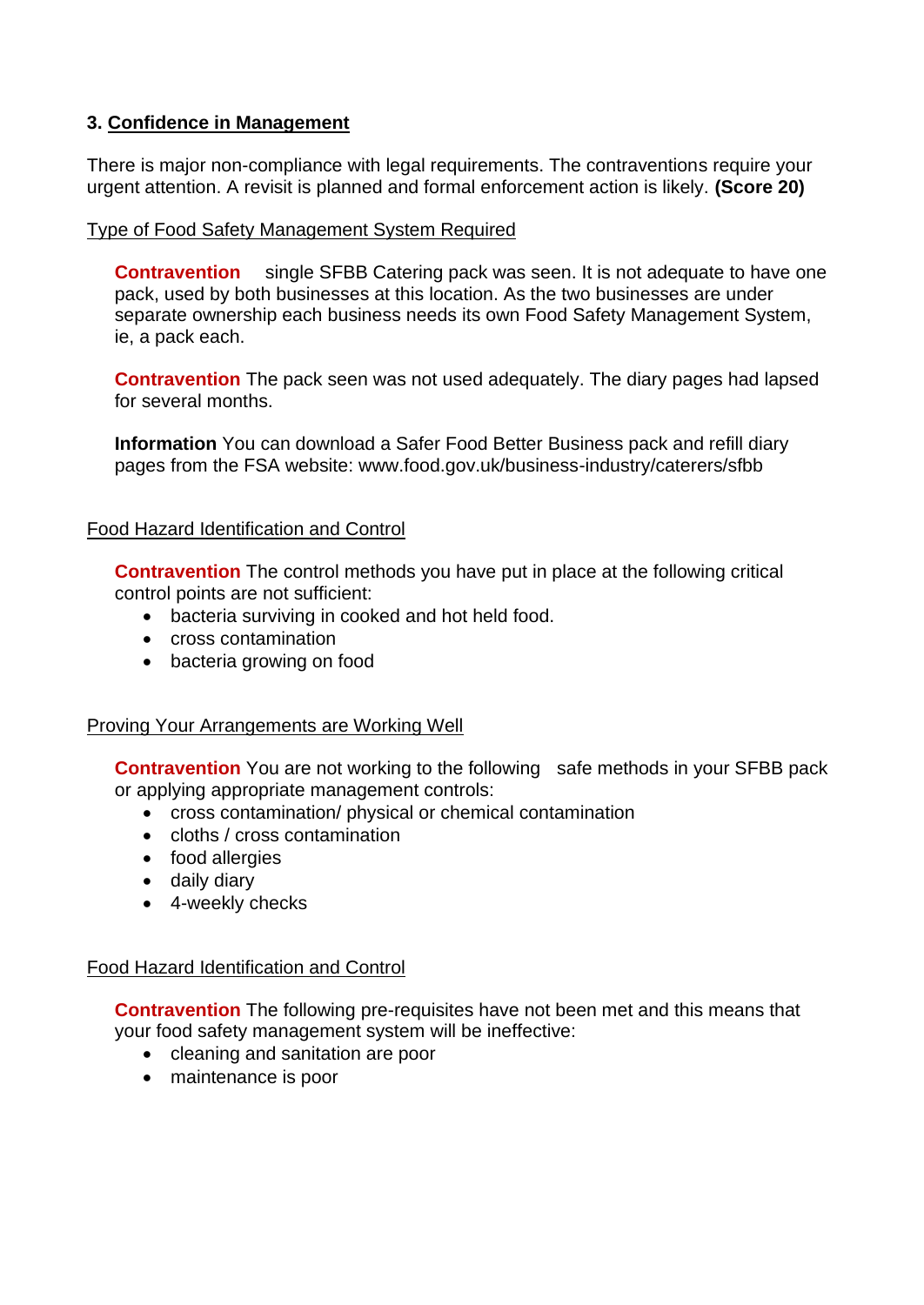#### **Traceability**

**Observation** Your records were such that food could easily be traced back to its supplier.

#### Waste Food and other Refuse

**Observation** You had measures in place to dispose of waste food appropriately and were employing the services of an approved waste contractor.

#### **Training**

**Contravention** The following evidence indicates there is a staff training need as food handlers:

- were unaware of the contact time for the sanitiser
- did not know the critical temperature for cooking foods
- were using poor practices which increased the risk of cross contamination
- did not appreciate allergen risks

**Recommendation** A Level 2 Award in Food Safety in Catering or its equivalent (a 6 hour course leading to the award of a recognised certificate in food hygiene) would be appropriate for your food handlers. Booking details for the equivalent CIEH course are on our website: www.norwich.gov.uk

**Recommendation** Catering staff should refresh their food hygiene knowledge every 3 years so that they stay up to date with current legislation and good practice. Booking details for this course are on our website: www.norwich.gov.uk

**Observation** You claim to have done a Level 2 course in Food Safety. However you have no certificates to prove this. Given this was many years ago please note the comment above.

### Infection Control / Sickness / Exclusion Policy

**Observation** Policies were in place to prevent any infected food handler from contaminating food.

#### Allergens

**Contravention** You are offering or selling prepacked for direct sale (PPDS) food which does not have the correct allergen labelling.

**Contravention** You have not identified the allergens present in the food you prepare.

**Contravention** You do not have a system for informing customers about the presence of allergens in the food you prepare